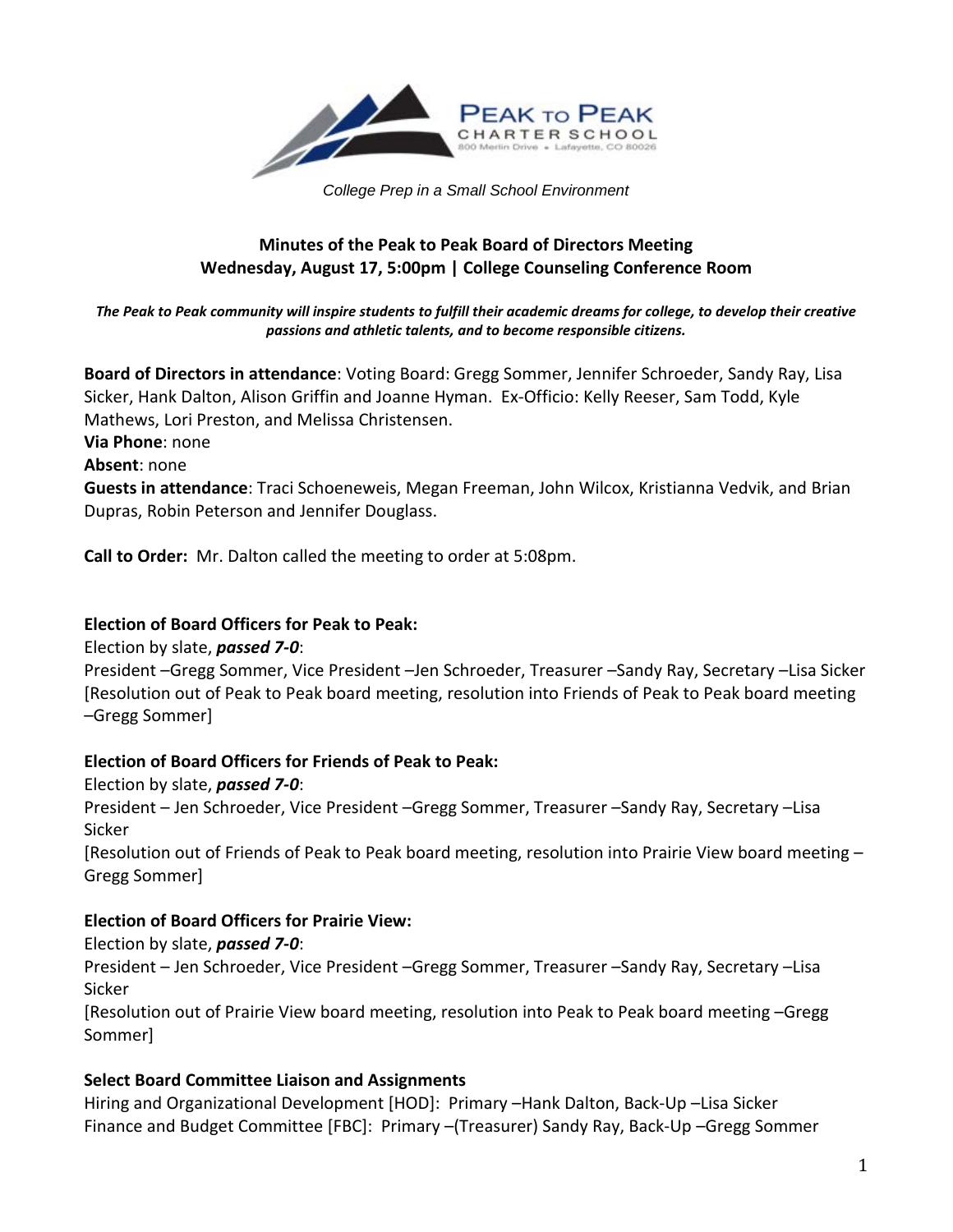Curriculum Committee: Primary –Alison Griffin, Back-Up –Hank Dalton Accountability Committee: Primary –Joanne Hyman, Back-Up –Lisa Sicker Volunteer Coordination Team [VCT]: Primary –Sandy Ray, Back-Up –Jen Schroeder Facilities Committee: N/A Election Committee: Primary –Joanne Hyman, Back-Up –Gregg Sommer Fundraising Committee: Primary –Alison Griffin, Back-Up –Sandy Ray Contract Committee: N/A RAMP Advisory Committee: Primary –Alison Griffin, Back-Up –Hank Dalton BVSD BOE / District Admin: N/A City of Lafayette: N/A Legal Subcommittee: Primary –Lisa Sicker, Back-Up –(President) Gregg Sommer Communication Subcommittee: Primary –Jen Schroeder, Back-Up –Joanne Hyman *Unanimously agreed.* 

Primary and Back-ups to coordinate to ensure each meeting is covered by a board member, though back-ups should feel free to attend as often as they wish in order to learn an area, support the other liaison, etc. However, any additional board member attending, beyond the two liaisons, could run afoul of open meeting law requirements.

## **Board Administrative Information**

Explained for full understanding by new members, clarification/review for continuing members.

*1)* **Pre-meeting process** –working packet to be distributed to board members with agenda and all documents for next meeting by the Friday prior to the meeting –any materials should be submitted to Kelly by 3pm on Friday for inclusion in the board packet; Minutes will be distributed for review and input to all voting board members prior to final submission to Kelly; any board member should submit addition of an agenda item to the board President, Gregg Sommer.

Proposed that the Google Docs ownership be transferred to current Secretary each year. – *Unanimously agreed.*

**2) Jungle disk** –in addition to distributing the working packet, Kelly will save all meeting documents to the Jungle Disk in the folder for that board meeting, where all board members may access the materials, and where they remain for future reference.

## **Administrative Business**

### **1) Approval of Aug. 8, 2016 Meeting Minutes:** *Passed, 7-0*.

A Minutes Guidelines proposal and template was presented by Secretary (Lisa Sicker), and unanimously agreed upon for use to enable a smoother process and more consistency, with room for adoption of additional guidelines as the year progresses.

### *Unanimously agreed.*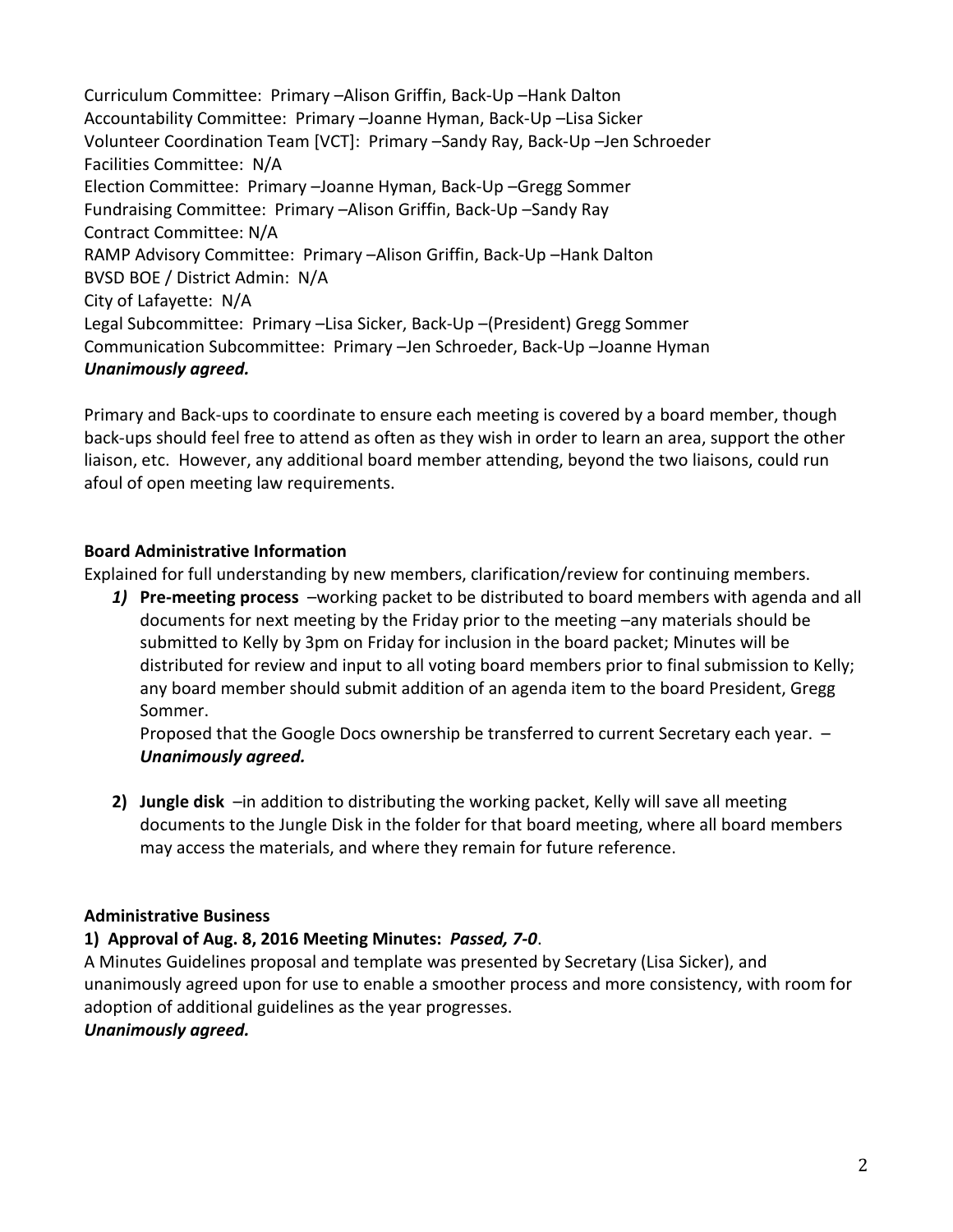## **2) Review of Action items from Aug. 8, 2016:**

Action items from the previous board meeting will be reviewed at the next board meeting; and at the end of each board meeting continuing and new action items will be stated/reviewed and captured within the minutes, clearly stating the action item, timeline for delivery and the owner(s) of that item.

- 1. **Completed**: email Gregg re: COMMITTEE, and SUMBCOMMITTEE LIAISON choices | VOTING MEMBERS
- 2. **Completed**: PREVIOUS ACTION ITEMS will be REVIEWED at beginning of each board meeting –including item, status, deliverable date, owner(s); continued and NEW ACTION ITEMS RE-CAPPED at the end of each board meeting –including precise statement of item, deliverable date and owner(s); and both previous and new Action Items will be CAPTURED IN MINUTES. | ADOPTED | Full Board, Secretary
- 3. **Completed**: MEET BETWEEN BOD MEETINGS Kelly-EDE / Gregg-PRES / Jen-VP, every other week; AND Sam Todd / Sandy Ray, once per month or more | ADOPTED | Kelly, Gregg, and Jen; Sam and Sandy
- 4. **Continued**: COMMUNICATIONS Approach | Aug 24 | ALISON
- 5. **Completed**: MINUTES Format | Aug 17 meeting | LISA
- 6. **Initial suggestions made, ongoing**: Enhance Community Relations SPECIFIC ITEMS | Aug 17 meeting | LISA
- 7. **Continued**: Review BUDGET / CAPITAL PRIORITIES | NOV | FULL BOARD
- 8. **Continued**: STRAT PLAN/KPIs general informative announcement | 1<sup>st</sup>/2<sup>nd</sup> Digest | KELLY
- 9. **Email announcing meetings for Strategic Plan update teams forthcoming from Kelly in the next days**: STRAT PLAN/KPIs CALENDAR meetings + BOD Calendar slots | next meeting | KELLY
- 10. **Continued**: STRAT PLAN/KPIs –call to community members developed | SEP | ea. of 4 groups
- 11. **Continued**: TRACK upgrade on hold until budget priorities reviewed |NOV | FULL BOARD
- 12. **Continued**: PUBLISH CAP PRIORITIES | Aug. 19th Weekly Digest | SAM
- 13. **Solution presented, fully employed by end of August**: DONATION monies into SEPARATE accounts |by next meeting | SAM, GREGG, SANDY
- 14. **Sept 7 meeting items moved to other meetings, Dec 7 meeting rescheduling pending**: Sept 7 & Dec 7 EVENING MEETING conflicts | Doodle Poll this week | Kelly
- 15. **Continued**: TENNIS COURT policy development | SEP | ELT
- 16. **Continued**: EMPANELING OFFICERS earlier | FEB, after Election Committee meets | FULL BOARD

**ACT / CMAS Scores and Fall Planning Discussion** –Kyle Mathews, HS Principal and Kelly Reeser, EDE The Every Student Succeeds Act [ESSA] subsumed NCLB, which gives more autonomy to the state governments (versus federal), so state level assessments and related regulations and guidelines are in transition, with a July 2017 deadline. Superintendent Bruce Messinger is actively involved on Colorado's committee to develop these new academic standards, assessments, regulations and guidelines, the ESSA Hub, which will submit recommendations to the State Board of Education by the deadline. As part of this transition BVSD is building a new data warehouse on the Tableau platform, VizLab and Peak to Peak is working with BVSD to purchase a Tableau license, allowing the school to add additional data and benefit from tailored reports and analyses. Monies were previously budgeted in anticipation of this.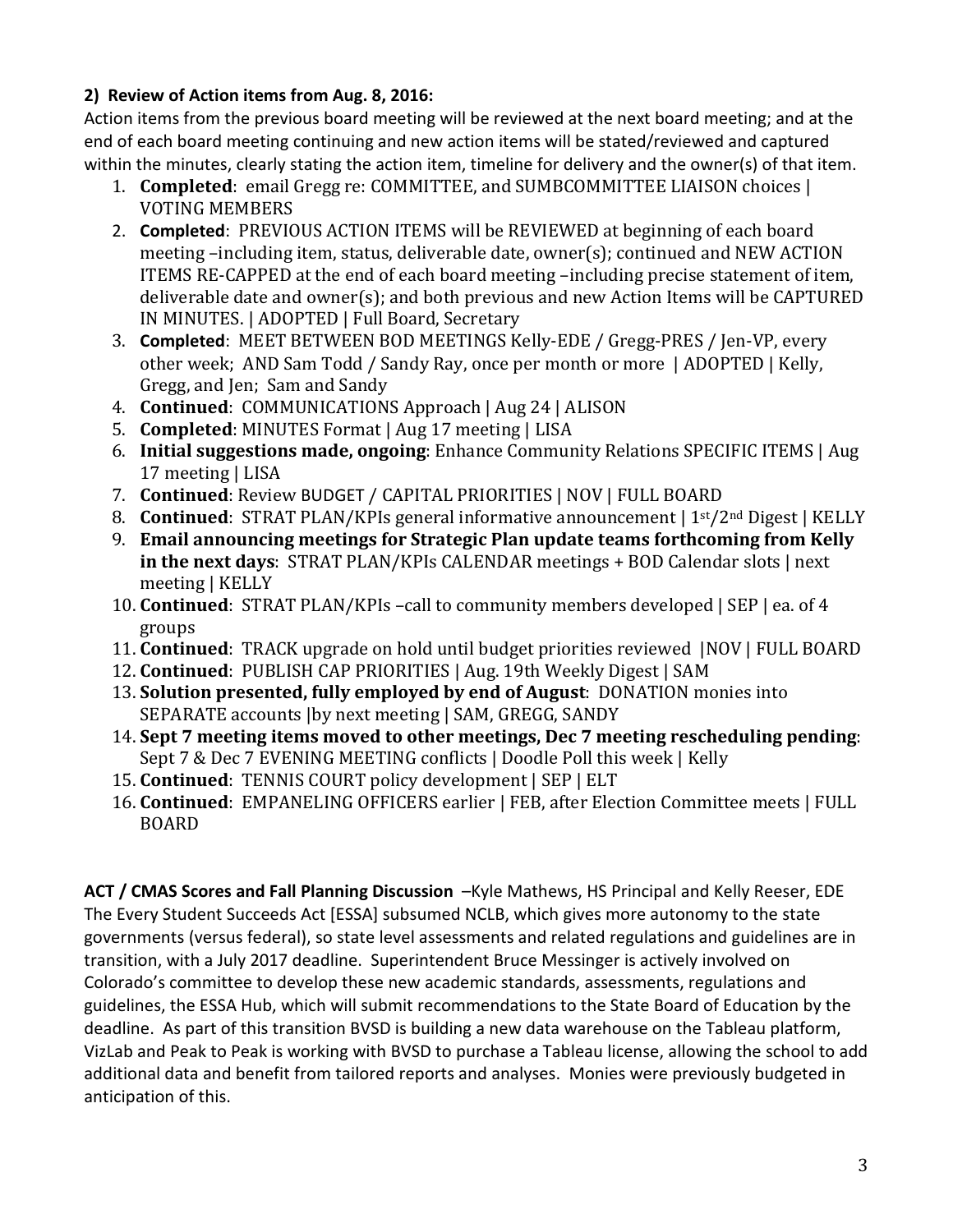It was explained that as last year's assessment results were among the first in the line of new assessments (tests), they cannot be directly compared to the prior year, but should be considered in a larger context of other data on our students. Further, we look to see we are maintaining or improving our students' strong test results, and while we do consider when other school's average scores are higher, it has been the case that these are also much smaller schools that do not necessarily have the same diversity of students as Peak to Peak.

There was in-depth discussion around student participation in / opt-out of assessments. Last year BVSD had large numbers of students opting out, and while Peak to Peak has always had very high participation numbers, last year dipped somewhat because of scheduling conflicts, notably Prom/After Prom the night before testing, though most tested on an alternate date that was not captured in data. It was communicated that the data is very valuable to track and be responsive to student performance, not only at the school level, but also at a district level, and individual student level. Families considering opting-out their student should make an effort to seek out information, discuss with the school, and make an informed decision, while ensuring any opt-out is made within the specified timeline to ensure proper allotment of proctors, computer and other resources, rooms, etc. and a smooth and administration that falls within all established requirements, procedures and guidelines.

## **Board Goals**

Board members were asked if anyone had a large goal they would like to put forth, or if alternately any were thinking of smaller projects, and after discussion it was agreed that goals would likely come forth as we work on the Strategic Plan update.

## **Strategic Plan Subcommittees**

## -Kelly –strategic plan update

There was discussion around the value of a  $3<sup>rd</sup>$  party facilitator in the process, but it was agreed that it is too early to know what we would want from a facilitator, and that it is important that everyone working on this process truly owns it with full engagement and empowerment, and that we should think about if anybody has other ideas of how the board can support Peak to Peak.

## **Approval of the Financial Transfers Presented at last meeting**

It was clarified that the approval was for the transfers as stated on the document presented at the August 8 meeting. Any inconsistencies with the policy adopted last year are being resolved by the specific procedure for donated monies that was circulated to the board prior to the meeting and reviewed in the meeting, with donated monies flowing into separate, designated accounts. This process will be fully employed by the end of this August. *Passed 7-0* by ayes.

## **Future Meeting Topics, Wrap-Up**

Kelly:

Alison's communication proposal, HOD report, Principal reports, Facilities Director report, Director of Executive Office Report; Moving remaining 9/7 meeting items to the 9/21 meeting agenda. Gregg:

-Proposed starting a P2P Shark Tank as some other schools are doing. Alison and Joanne are interested. Kyle and Gregg will meet.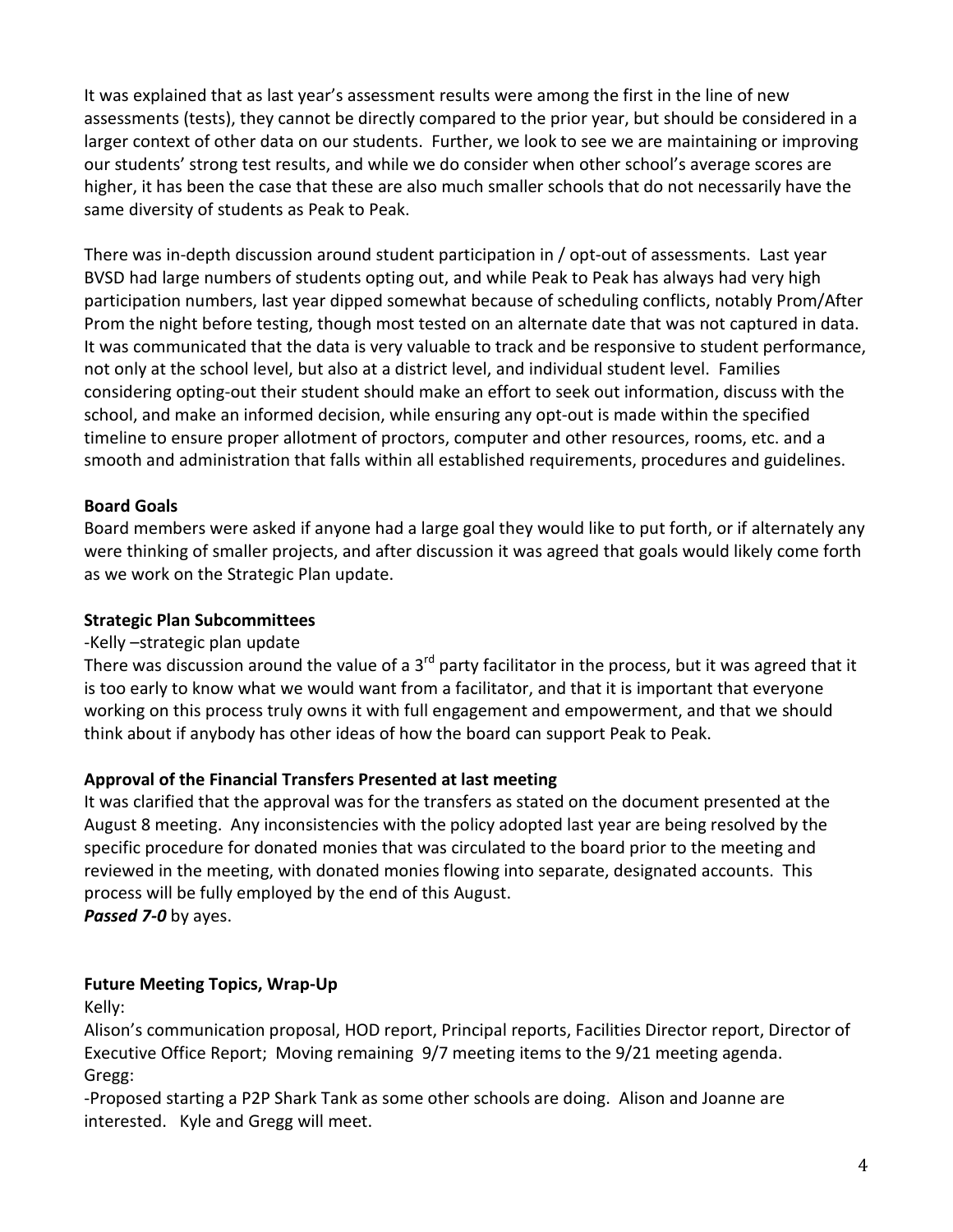-It was previously discussed we drop board weekly digest piece -decision?

# *Unanimously agreed.*

-Kelly –Lisa will help Kelly go through BVSD policy updates sent by Melissa Barber to possibly waive and replace policies for Peak to Peak.

-Sandy / Sam –our bond trustee is investing bond reserve and repair and replacement reserve in CSafe, similar in scope, size and clients to ColoTrust, so we will earn interest on those funds.

# **Action Items Review**

- 1. PRIMARY COMMITTEE LIAISONS to inform KELLY if and when they will be regularly reporting out to the board from their Committee, and also do so before the meeting when reporting on an ad hoc basis to include on the agenda | Aug 24, ongoing | Committee Liaisons, Kelly
- 2. Google Groups Gmail to transfer ownership from Don Ferguson to current Secretary (Lisa Sicker) | before next meeting | Sandy
- 3. COMMUNICATIONS APPROACH RECOMMENDATIONS | Aug 24 meeting | Alison
- 4. COMMUNITY GATHERING, other Enhance Community Relations specific items –consider Communications Approach Recommendations and work with new Communications Subcommittee to plan and put in place for the year | after Aug 24 meeting, before September meeting | JEN, JOANNE, LISA
- 5. Review BUDGET / CAPITAL PRIORITIES | NOV | FULL BOARD
- 6. STRAT PLAN/KPIs general informative announcement | next Weekly Digest | KELLY
- 7. Email announcing STRAT PLAN GROUP MEETINGS forthcoming from Kelly in the next days: STRAT PLAN/KPIs CALENDAR meetings + BOD Calendar slots | next meeting | KELLY
- 8. STRAT PLAN/KPIs –call to community members developed | SEP | ea. of 4 groups
- 9. TRACK upgrade on hold until budget priorities reviewed |NOV | FULL BOARD
- 10. PUBLISH CAP PRIORITIES | 1<sup>st</sup> SEP Weekly Digest | SAM
- 11. DONATION monies into SEPARATE accounts |end of AUG | SAM, GREGG, SANDY
- 12. Dec 7 EVENING MEETING, move to a.m. or move agenda items into other meetings | Doodle Poll this week | Kelly
- 13. TENNIS COURT policy development | SEP | ELT
- 14. Discuss EMPANELING OFFICERS earlier | FEB, after Election Committee meets | FULL BOARD
- 15. ASSESSMENT TALKING POINTS/ ELEVATOR SPEECH to be developed for board use to speak from an informed perspective to families | SEP | Kyle
- 16. Meet to discuss feasibility of starting a Peak to Peak "Shark Tank" | SEP | Kyle, Gregg
- 17. Meet for initial review and recommendations of adoption/WAIVERS of new or changed BVSD POLICIES | AUG-SEP | Kelly, Lisa
- 18. Discuss whether a BOARD ASSESSMENT will be undertaken | OCT | FULL BOARD

# **Reflection**

There was discussion on whether it would be beneficial for the full board to have a  $3^{rd}$  party assessment, or self-assessment. Comments were that timing would be better mid-year or before to have time to act on the resulting feedback, and that a well-thought out and tailored set of questions was needed. Jen Schroeder offered to help lead the effort to develop self-assessment questions to be used mid-year, if the Board votes to conduct this type of self-assessment. It was further commented that ongoing assessment would be very meaningful. There was then agreement that at the end of each meeting the full board would conduct a 60 second reflection on an essential question, with one person reading all responses.